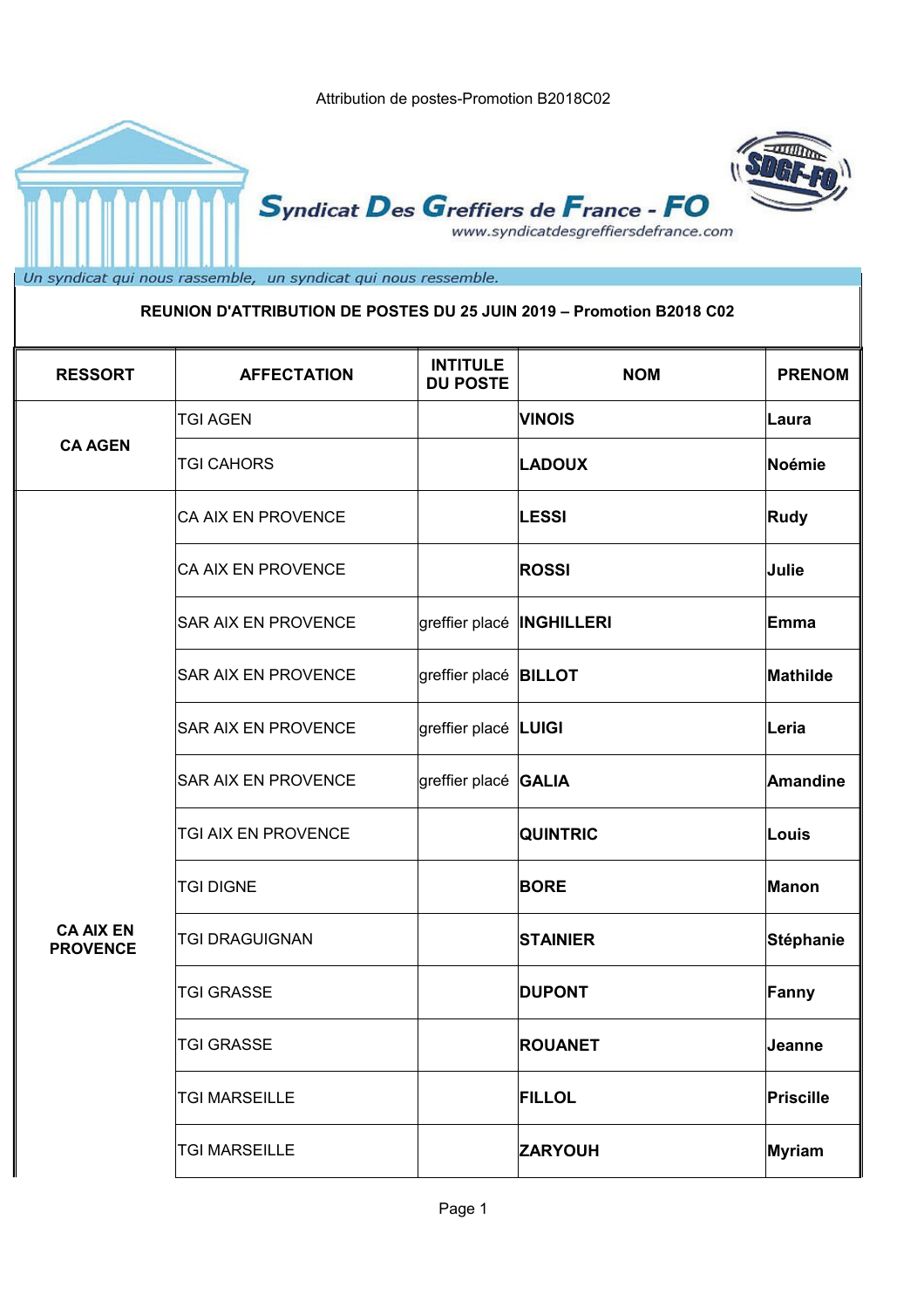|                    | <b>TGI MARSEILLE</b> |                               | <b>LELAN</b>                    | Sophie                     |
|--------------------|----------------------|-------------------------------|---------------------------------|----------------------------|
|                    | <b>TGI NICE</b>      |                               | <b>BERTELOOT</b>                | Noémie                     |
|                    | <b>TGI NICE</b>      |                               | <b>NAYRAND</b>                  | Oriane                     |
|                    | <b>TI DIGNE</b>      |                               | <b>ROSTAND</b>                  | Claire-<br>Emmanuell<br>le |
|                    | <b>SAR AMIENS</b>    | greffier placé <b>ROUSSEL</b> |                                 | Melanie                    |
|                    | <b>SAR AMIENS</b>    |                               | greffier placé <b>ESCARBELT</b> | <b>Thomas</b>              |
|                    | <b>SAR AMIENS</b>    | greffier placé LAMOTE         |                                 | <b>Adeline</b>             |
|                    | <b>TGI AMIENS</b>    |                               | <b>MILLOIR</b>                  | <b>Charlotte</b>           |
| <b>CA AMIENS</b>   | <b>TGI BEAUVAIS</b>  |                               | <b>SPATARO</b>                  | <b>Claire</b>              |
|                    | <b>TGI BEAUVAIS</b>  |                               | <b>LA DELFA</b>                 | Noémie                     |
|                    | <b>TGI LAON</b>      |                               | <b>TROUILLET</b>                | <b>Marion</b>              |
|                    | <b>TGI LAON</b>      |                               | <b>LERICHE</b>                  | Léonie                     |
|                    | <b>TI LAON</b>       |                               | <b>DUBUISSON</b>                | Sandrine                   |
|                    | <b>SAR ANGERS</b>    | greffier placé <b>BERNARD</b> |                                 | Amandine                   |
| <b>CA ANGERS</b>   | TI LA FLECHE         |                               | <b>DE SOUSA</b>                 | <b>Caroline</b>            |
|                    | <b>TI LAVAL</b>      |                               | <b>CLOAREC</b>                  | Aurélie                    |
| <b>CA BASTIA</b>   | <b>CA BASTIA</b>     |                               | <b>GUERRINI</b>                 | Lelia                      |
| <b>CA BESANCON</b> | <b>SAR BESANCON</b>  | greffier placé HANS           |                                 | Coralie                    |
| <b>CA BORDEAUX</b> | <b>TGI BERGERAC</b>  |                               | <b>BAGUR</b>                    | Pauline                    |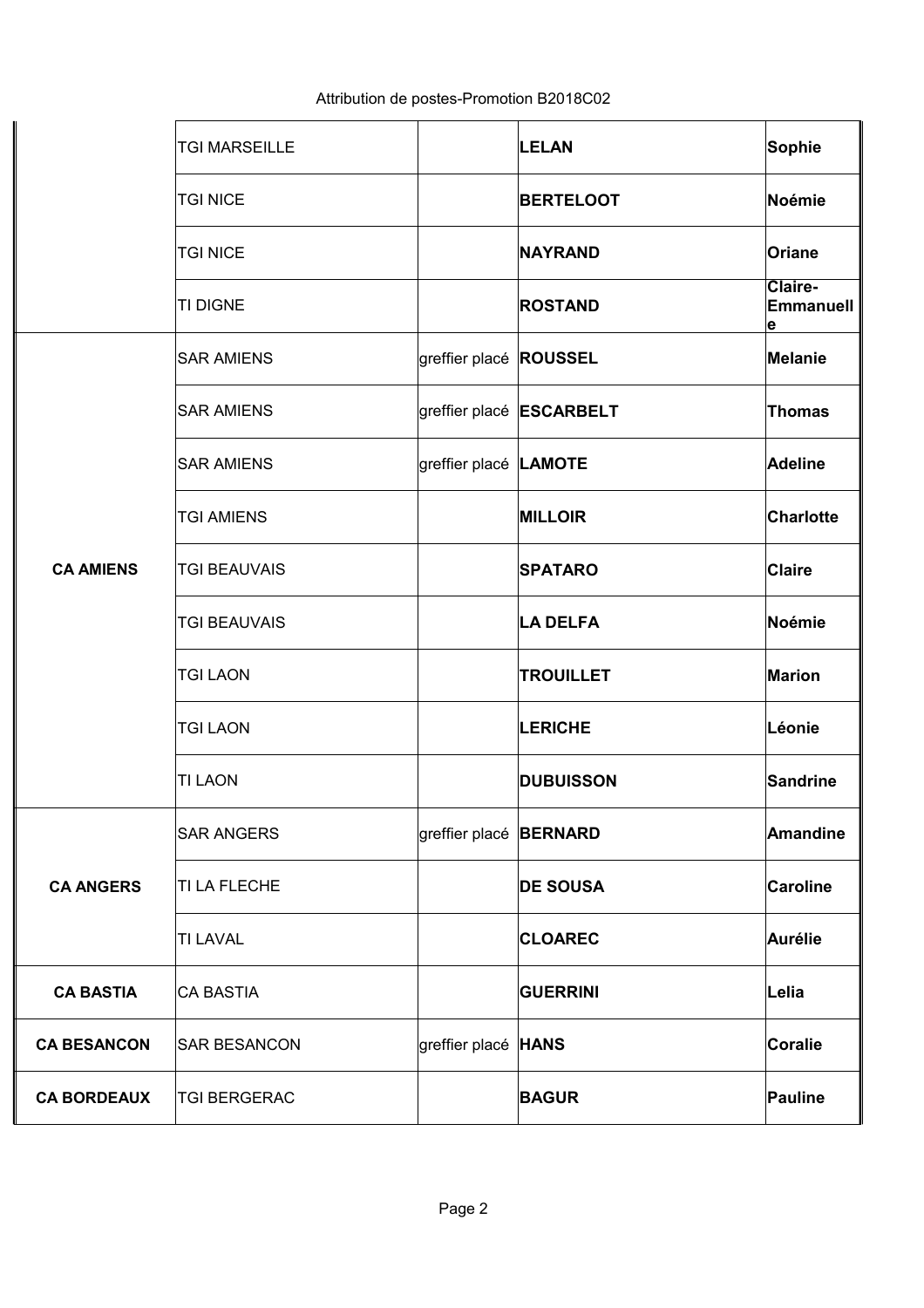| <b>CA BOURGES</b>  | <b>SAR BOURGES</b>                                 |                              | greffier placé <b>DAROUICHE</b> | Jamila                           |
|--------------------|----------------------------------------------------|------------------------------|---------------------------------|----------------------------------|
|                    | <b>TGI CHATEAUROUX</b>                             |                              | <b>GLAUDERT</b>                 | <b>Tricia</b>                    |
|                    | <b>TGI COUTANCES</b>                               |                              | <b>EDIMBOURG</b>                | Fanny                            |
| <b>CA CAEN</b>     | <b>TGI COUTANCES</b>                               |                              | <b>QUERCIA</b>                  | <b>Florence</b>                  |
|                    | <b>TI LISIEUX</b>                                  |                              | <b>BUSSEUIL</b>                 | Sarah                            |
|                    | Chambre détachée SAINT<br><b>LAURENT DU MARONI</b> |                              | <b>HEDJEM</b>                   | Lounes                           |
|                    | <b>SAR CAYENNE</b>                                 | greffier placé <b>PAQUIN</b> |                                 | Jessika                          |
| <b>CA CAYENNE</b>  | <b>SAR CAYENNE</b>                                 | greffier placé  IGABILLE     |                                 | Marie-<br>Edouard<br><b>Eloi</b> |
|                    | <b>TGI CAYENNE</b>                                 |                              | <b>LEFEVRE</b>                  | <b>Justine</b>                   |
|                    | <b>TI CAYENNE</b>                                  |                              | <b>CASTRO</b>                   | <b>Coralie</b>                   |
| <b>CA CHAMBERY</b> | <b>SAR CHAMBERY</b>                                | greffier placé CREPIN        |                                 | <b>Emiline</b>                   |
|                    | <b>TGI MULHOUSE</b>                                |                              | <b>ROUSSEY</b>                  | <b>Mathilde</b>                  |
|                    | <b>TGI SAVERNE</b>                                 |                              | <b>STOPPANI</b>                 | <b>Carmen</b>                    |
| <b>CA COLMAR</b>   | <b>TGI SAVERNE</b>                                 |                              | <b>FILLINGER</b>                | Fanny                            |
|                    | <b>TGI STRASBOURG</b>                              |                              | <b>GALLARD</b>                  | Mélanie                          |
|                    | <b>TI GUEBWILLER</b>                               |                              | <b>SANTOS</b>                   | <b>Marie</b>                     |
| <b>CA DIJON</b>    | <b>SAR DIJON</b>                                   | greffier placé <b>BARONE</b> |                                 | Marina                           |
|                    | <b>CA DOUAI</b>                                    |                              | <b>BEUSQUART</b>                | Amy                              |
|                    | <b>TGI ARRAS</b>                                   |                              | <b>LEFEBVRE</b>                 | <b>Coralie</b>                   |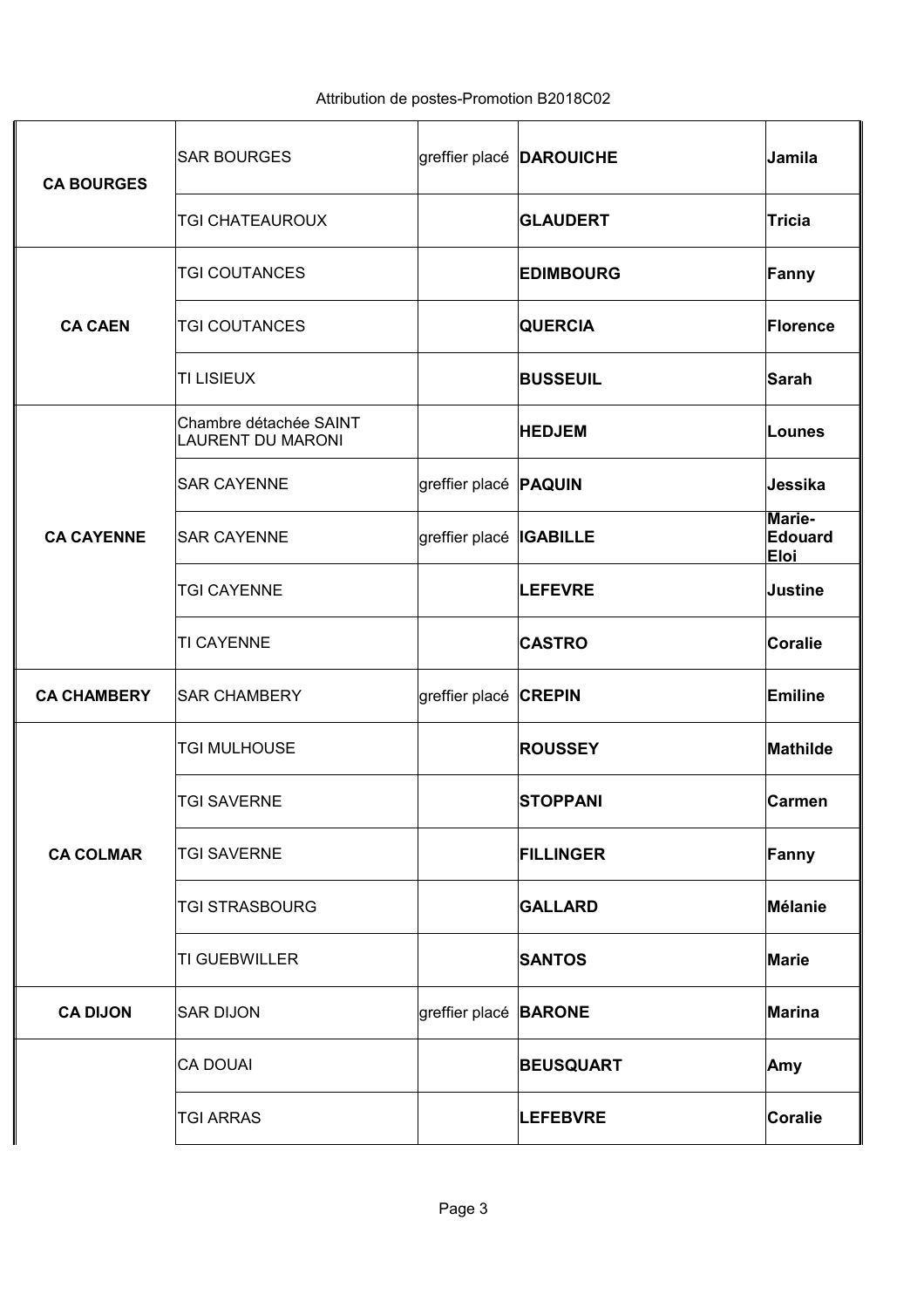| <b>CA DOUAI</b>       | <b>TGI DUNKERQUE</b> |                              | <b>LAVISSE</b>                     | Clorie          |
|-----------------------|----------------------|------------------------------|------------------------------------|-----------------|
|                       | <b>TGI LILLE</b>     |                              | <b>CRÉMOUX</b>                     | Sarah           |
|                       | <b>TGI LILLE</b>     |                              | <b>BONNET</b>                      | Justine         |
|                       | <b>SAR GRENOBLE</b>  | greffier placé               | <b>SANCHEZ</b>                     | Fanny           |
|                       | <b>SAR GRENOBLE</b>  | greffier placé SOYER         |                                    | Fanny           |
|                       | <b>TGI GRENOBLE</b>  |                              | <b>DEVIGNE</b>                     | <b>Margaux</b>  |
| <b>CA GRENOBLE</b>    | <b>TGI GRENOBLE</b>  |                              | <b>SAULNIER</b>                    | Pauline         |
|                       | <b>TGI GRENOBLE</b>  |                              | <b>LASSIAZ</b>                     | ∣Laura          |
|                       | TI GRENOBLE          |                              | <b>BOSSY</b>                       | Céline          |
| <b>CA LIMOGES</b>     | <b>SAR LIMOGES</b>   | greffier placé KIEFFER       |                                    | <b>Sauvanne</b> |
|                       | <b>CPH LYON</b>      |                              | <b>DURAND</b>                      | <b>Juliette</b> |
|                       | <b>SAR LYON</b>      | greffier placé MESNARD       |                                    | Jérôme          |
| <b>CALYON</b>         | <b>SAR LYON</b>      | greffier placé <b>FURNON</b> |                                    | Coralie         |
|                       | <b>SAR LYON</b>      |                              | greffier placé <b>TUDELA LOPEZ</b> | Anne-Laure      |
|                       | <b>TGI ROANNE</b>    |                              | <b>CHEVRIER</b>                    | Mathilde        |
|                       | <b>SAR METZ</b>      | greffier placé LUKAWSKI      |                                    | Karen           |
| <b>CA METZ</b>        | <b>SAR METZ</b>      | greffier placé LIESS         |                                    | Aurélie         |
|                       | TI THIONVILLE        |                              | <b>MORELLI</b>                     | <b>Justine</b>  |
| <b>CA MONTPELLIER</b> | <b>TGI BEZIERS</b>   |                              | <b>RAYNAUD</b>                     | <b>Astrid</b>   |
|                       | <b>SAR NANCY</b>     | greffier placé GERRIET       |                                    | Roxanne         |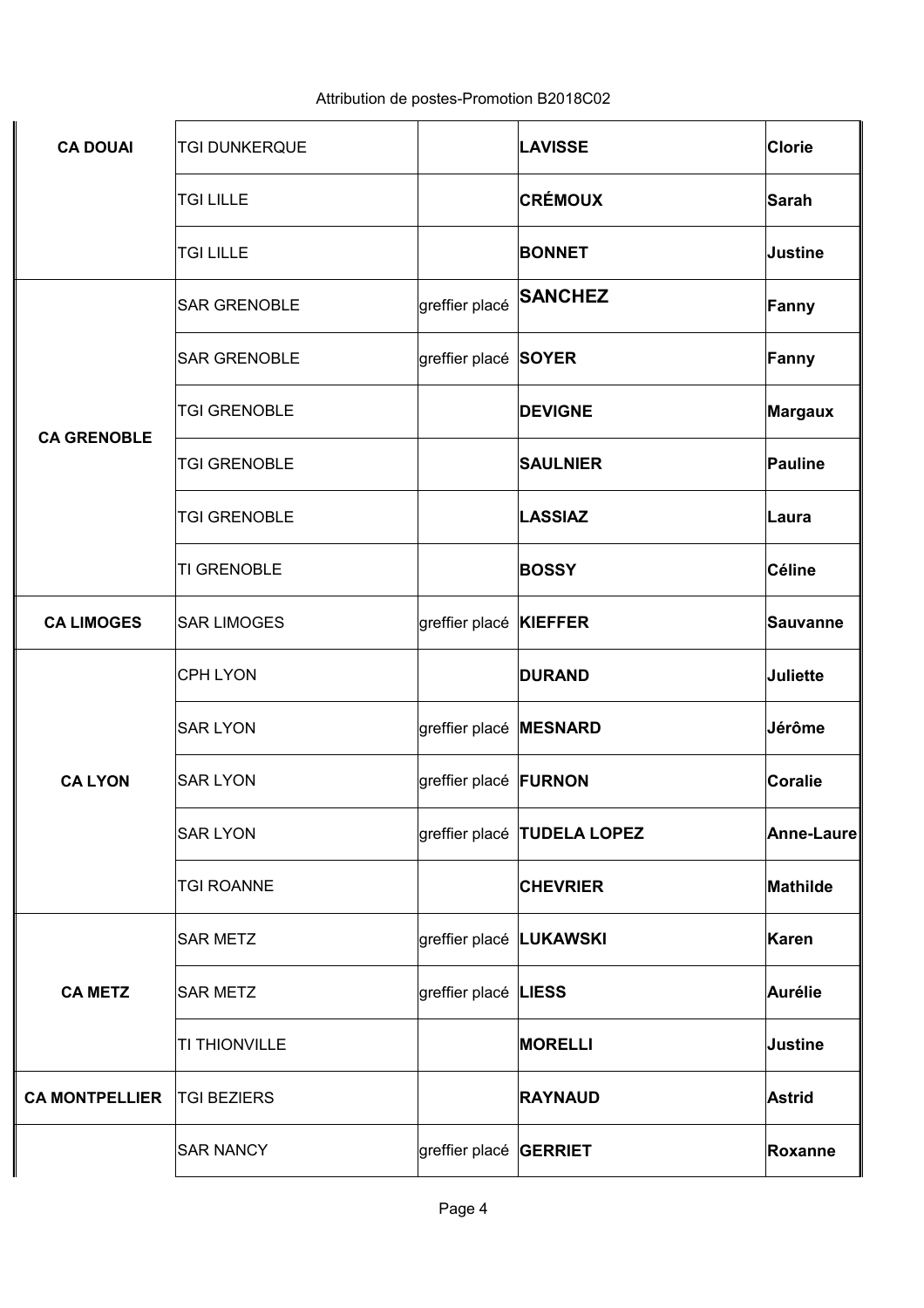|                   | <b>TGI BRIEY</b>   |                | LE COZ                 | Laura                             |
|-------------------|--------------------|----------------|------------------------|-----------------------------------|
| <b>CA NANCY</b>   | <b>TGI EPINAL</b>  |                | <b>LAURET</b>          | Emma                              |
|                   | <b>TGI EPINAL</b>  |                | <b>ANICETO</b>         | <b>Chris</b>                      |
|                   | <b>TGI EPINAL</b>  |                | <b>RICHARD</b>         | <b>Aurélie</b><br>Marie-<br>Josée |
|                   | <b>CA NIMES</b>    |                | <b>RODRIGUES</b>       | Nadege                            |
| <b>CA NIMES</b>   | <b>SAR NIMES</b>   | greffier placé | <b>GENETTE</b>         | Laura                             |
|                   | <b>TGI AVIGNON</b> |                | <b>ICART</b>           | <b>Caroline</b>                   |
| <b>CA ORLEANS</b> | <b>TGI ORLEANS</b> |                | <b>FAVIER</b>          | Marjorie                          |
|                   | <b>CA PARIS</b>    |                | <b>BEATRIX</b>         | <b>Aymeric</b>                    |
|                   | <b>CA PARIS</b>    |                | <b>PROST</b>           | <b>Charlène</b>                   |
|                   | <b>CA PARIS</b>    |                | <b>KERVICHE</b>        | <b>Charline</b>                   |
|                   | <b>CA PARIS</b>    |                | <b>GROSPELLIER</b>     | Grégoire                          |
|                   | <b>CA PARIS</b>    |                | <b>COURCHAY</b>        | <b>Mélissa</b>                    |
|                   | <b>CA PARIS</b>    |                | <b>AUBIN</b>           | Roxane                            |
|                   | <b>CA PARIS</b>    |                | <b>THERASSE</b>        | Roxanne                           |
|                   | <b>CA PARIS</b>    |                | <b>BONNET</b>          | Lise                              |
|                   | <b>CA PARIS</b>    |                | <b>RENARD</b>          | Victoria                          |
|                   | <b>CA PARIS</b>    |                | <b>LOUIS-FERDINAND</b> | Séphora                           |
|                   | <b>CA PARIS</b>    |                | <b>GOIN</b>            | <b>Marie</b>                      |
|                   | <b>CA PARIS</b>    |                | <b>ROPARS</b>          | <b>Sixtine</b>                    |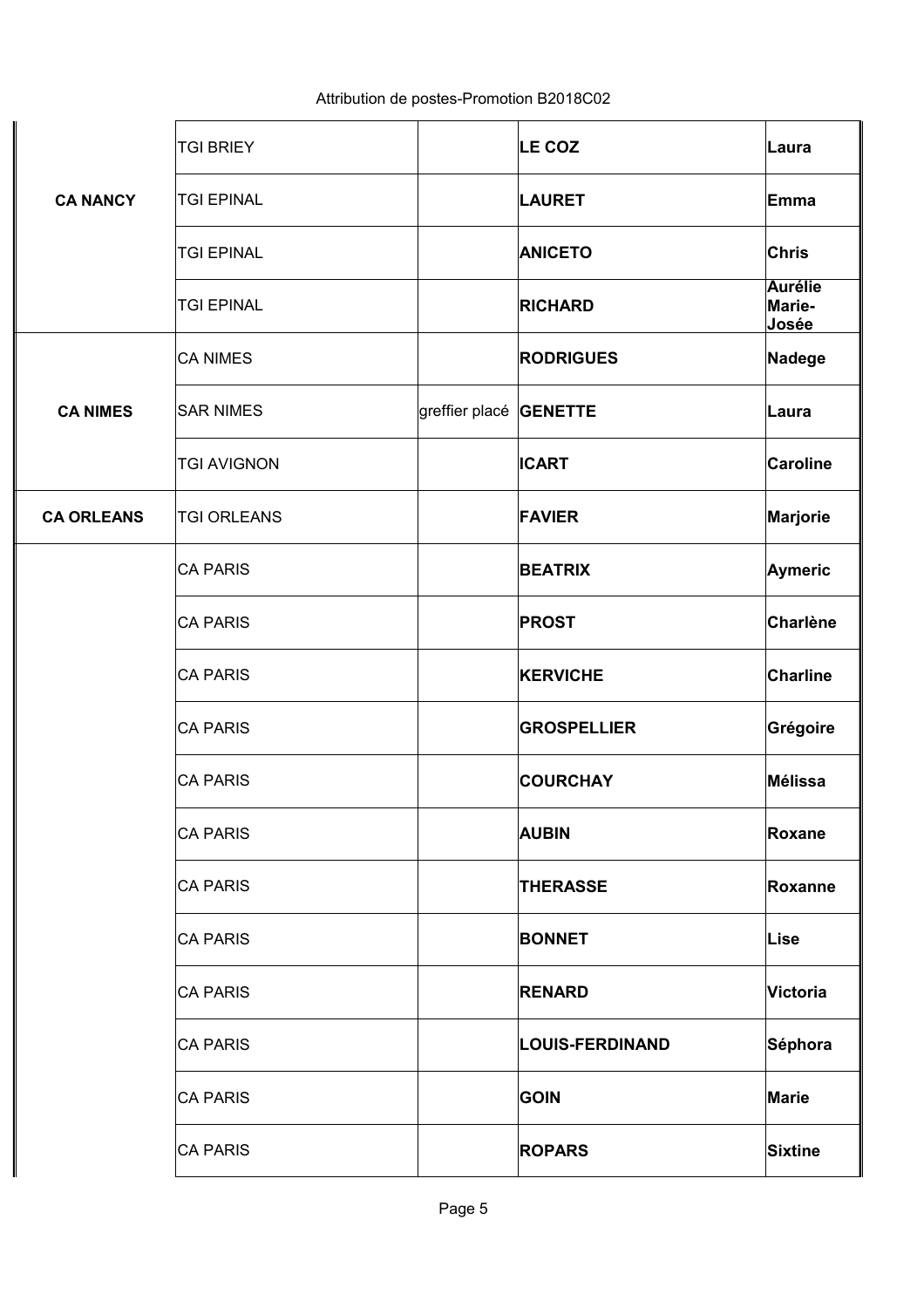| <b>CA PARIS</b>  | <b>VITI</b>           | Philippe                   |
|------------------|-----------------------|----------------------------|
| <b>CA PARIS</b>  | <b>LAINE</b>          | Elise                      |
| <b>CA PARIS</b>  | <b>ESTIOT</b>         | Jean-<br><b>Christophe</b> |
| <b>CA PARIS</b>  | <b>CRESSON</b>        | <b>Bertrand</b>            |
| <b>CA PARIS</b>  | <b>GESTY</b>          | Cynthia                    |
| <b>CA PARIS</b>  | <b>DELAROCHE</b>      | <b>Annabelle</b>           |
| <b>CA PARIS</b>  | <b>IMBAR</b>          | Cécile                     |
| <b>CA PARIS</b>  | <b>PIERINI</b>        | Jessy                      |
| <b>CA PARIS</b>  | <b>VAN MOORLEGHEM</b> | Ludivine                   |
| <b>CPH PARIS</b> | <b>PRIETO</b>         | Matthieu                   |
| <b>GTGIPARIS</b> | <b>CORDIER</b>        | Edith                      |
| <b>GTGIPARIS</b> | <b>MATHIEU</b>        | Lorraine                   |
| <b>GTGIPARIS</b> | <b>JADEAU</b>         | Emeline                    |
| <b>GTGIPARIS</b> | <b>GRAFFIN</b>        | Morgane                    |
| <b>GTGIPARIS</b> | <b>HARDOUIN</b>       | Pauline                    |
| <b>GTGIPARIS</b> | <b>DAROUX</b>         | Romane                     |
| <b>GTGIPARIS</b> | <b>PILATI</b>         | Sophie                     |
| <b>GTGIPARIS</b> | <b>SIMON</b>          | <b>Marion</b>              |
| <b>GTGIPARIS</b> | <b>LARDET</b>         | Fanny                      |
| <b>GTGIPARIS</b> | <b>GUILLAUME</b>      | Mélissa                    |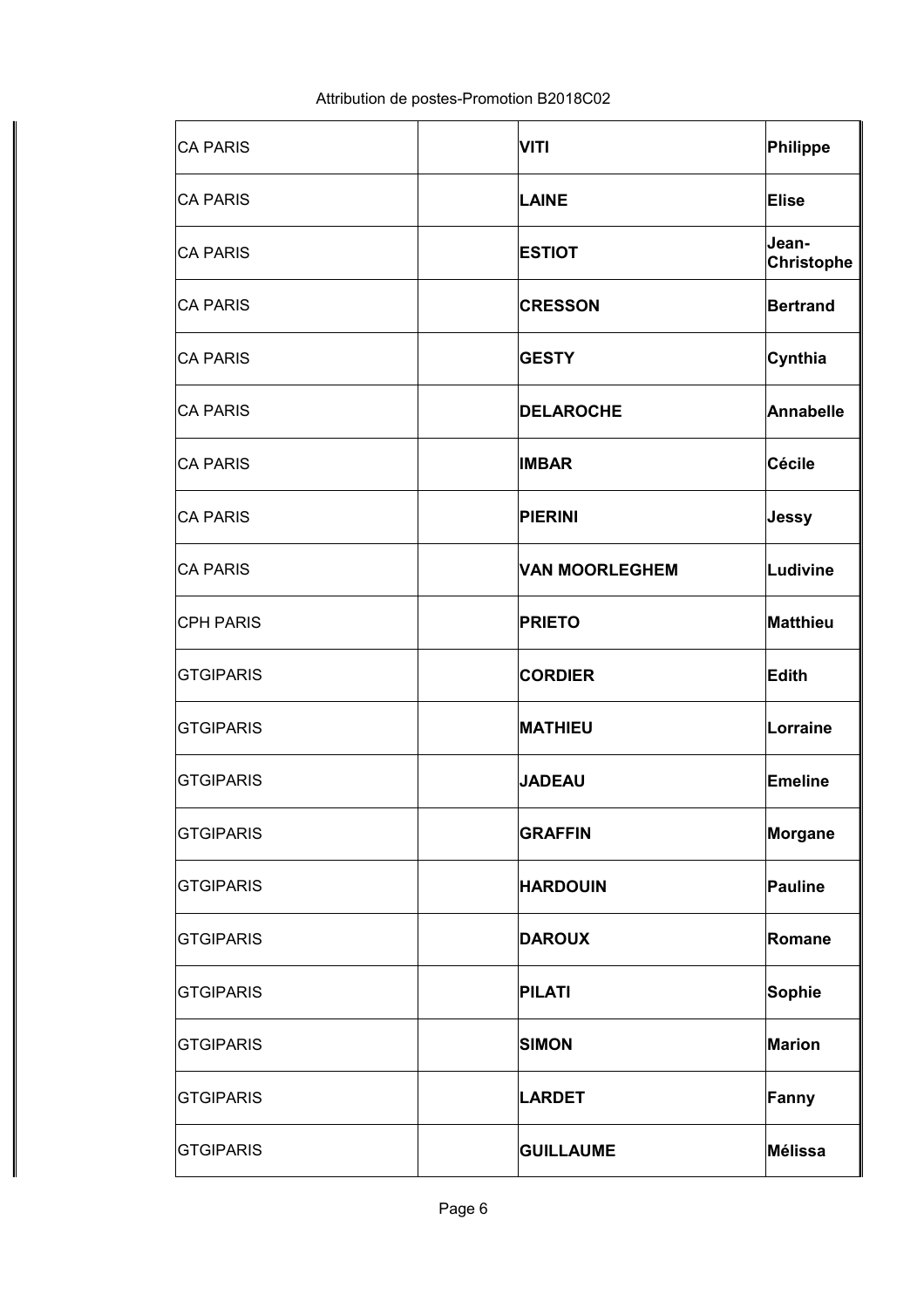| <b>GTGIPARIS</b> | <b>GAUTHE</b>       | Camille          |
|------------------|---------------------|------------------|
| <b>GTGIPARIS</b> | <b>JARRY</b>        | Sarah            |
| <b>GTGIPARIS</b> | <b>STERNBERGER</b>  | Pauline          |
| <b>GTGIPARIS</b> | <b>MAURER</b>       | Sabrina          |
| <b>GTGIPARIS</b> | <b>BOUNOUA</b>      | Karima           |
| <b>GTGIPARIS</b> | <b>PANGERL</b>      | Sarah            |
| <b>GTGIPARIS</b> | <b>REBOUL</b>       | <b>Caroline</b>  |
| <b>GTGIPARIS</b> | <b>FERHAT</b>       | <b>Charlotte</b> |
| <b>GTGIPARIS</b> | <b>MATHIEU</b>      | <b>Clemence</b>  |
| <b>GTGIPARIS</b> | <b>MALOREY</b>      | Camille          |
| <b>GTGIPARIS</b> | <b>VERDEL</b>       | <b>Audrey</b>    |
| <b>GTGIPARIS</b> | <b>DE COMARMOND</b> | Anaïs            |
| <b>GTGIPARIS</b> | <b>MARCHAL</b>      | Mélissa          |
| <b>GTGIPARIS</b> | <b>OUMMAY</b>       | <b>Habib</b>     |
| <b>GTGIPARIS</b> | <b>BENMIHOUB</b>    | Alyssa           |
| <b>PTGIPARIS</b> | <b>ELWART</b>       | Benjamin         |
| <b>PTGIPARIS</b> | <b>LARROQUE</b>     | <b>Isabelle</b>  |
| <b>PTGIPARIS</b> | <b>AMATE</b>        | Mélanie          |
| <b>PTGIPARIS</b> | <b>CIALEC</b>       | <b>Audrey</b>    |
| <b>PTGIPARIS</b> | <b>HALOUANE</b>     | <b>Céline</b>    |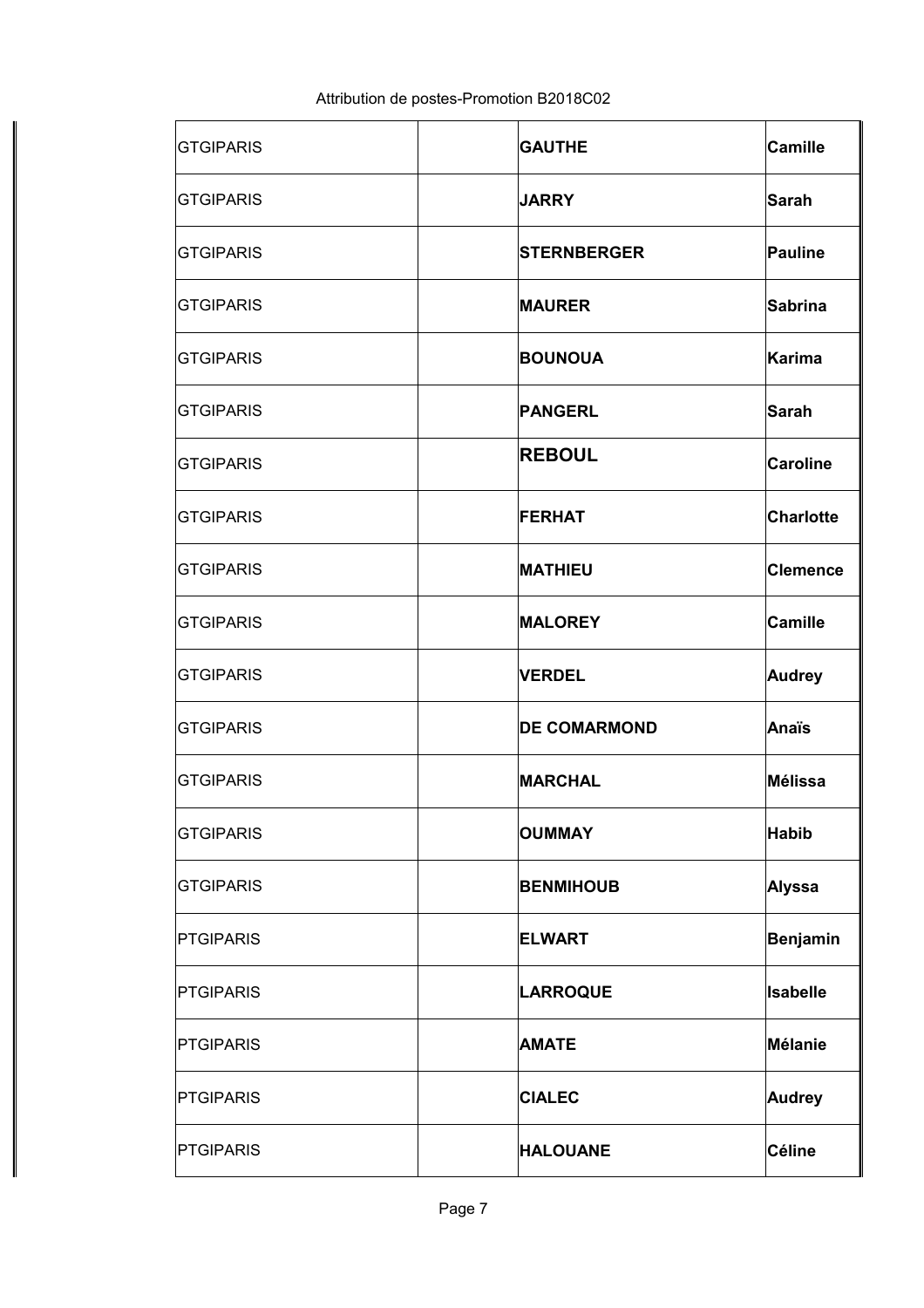|                 | <b>PTGIPARIS</b>   |                              | <b>BARRIERE</b>   | Lisa              |
|-----------------|--------------------|------------------------------|-------------------|-------------------|
|                 | <b>PTGIPARIS</b>   |                              | <b>CREPEAU</b>    | <b>Amandine</b>   |
| <b>CA PARIS</b> | <b>PTGIPARIS</b>   |                              | <b>BEN HADID</b>  | <b>Ibtissem</b>   |
|                 | <b>PTGIPARIS</b>   |                              | <b>COLLET</b>     | <b>Betty</b>      |
|                 | <b>PTGIPARIS</b>   |                              | <b>SARTI</b>      | <b>Zakia</b>      |
|                 | <b>PTGIPARIS</b>   |                              | <b>ABENZOAR</b>   | <b>Christelle</b> |
|                 | <b>PTGIPARIS</b>   |                              | <b>DAKSZEWICZ</b> | <b>Catherine</b>  |
|                 | <b>SAR PARIS</b>   | greffier placé               | <b>GRONDEIN</b>   | <b>Margaux</b>    |
|                 | <b>SAR PARIS</b>   | greffier placé CUMONT        |                   | Julia             |
|                 | <b>SAR PARIS</b>   | greffier placé <b>DEFAUT</b> |                   | Fabrice           |
|                 | <b>TGI AUXERRE</b> |                              | <b>GAUTHERON</b>  | Lucie             |
|                 | <b>TGI BOBIGNY</b> |                              | <b>LE VIAVANT</b> | <b>Charlène</b>   |
|                 | <b>TGI BOBIGNY</b> |                              | <b>NOLL</b>       | <b>Guillaume</b>  |
|                 | <b>TGI BOBIGNY</b> |                              | <b>CASSE</b>      | <b>Manon</b>      |
|                 | <b>TGI BOBIGNY</b> |                              | <b>BENSAHNOUN</b> | <b>Hakima</b>     |
|                 | <b>TGI BOBIGNY</b> |                              | <b>VALERY</b>     | <b>Adeline</b>    |
|                 | <b>TGI BOBIGNY</b> |                              | <b>AMARA</b>      | Soraya            |
|                 | <b>TGI BOBIGNY</b> |                              | <b>GANITO</b>     | <b>Aurélie</b>    |
|                 | <b>TGI BOBIGNY</b> |                              | <b>AVIKIAN</b>    | <b>Valerie</b>    |
|                 | <b>TGI BOBIGNY</b> |                              | <b>DEVOS</b>      | <b>Matthieu</b>   |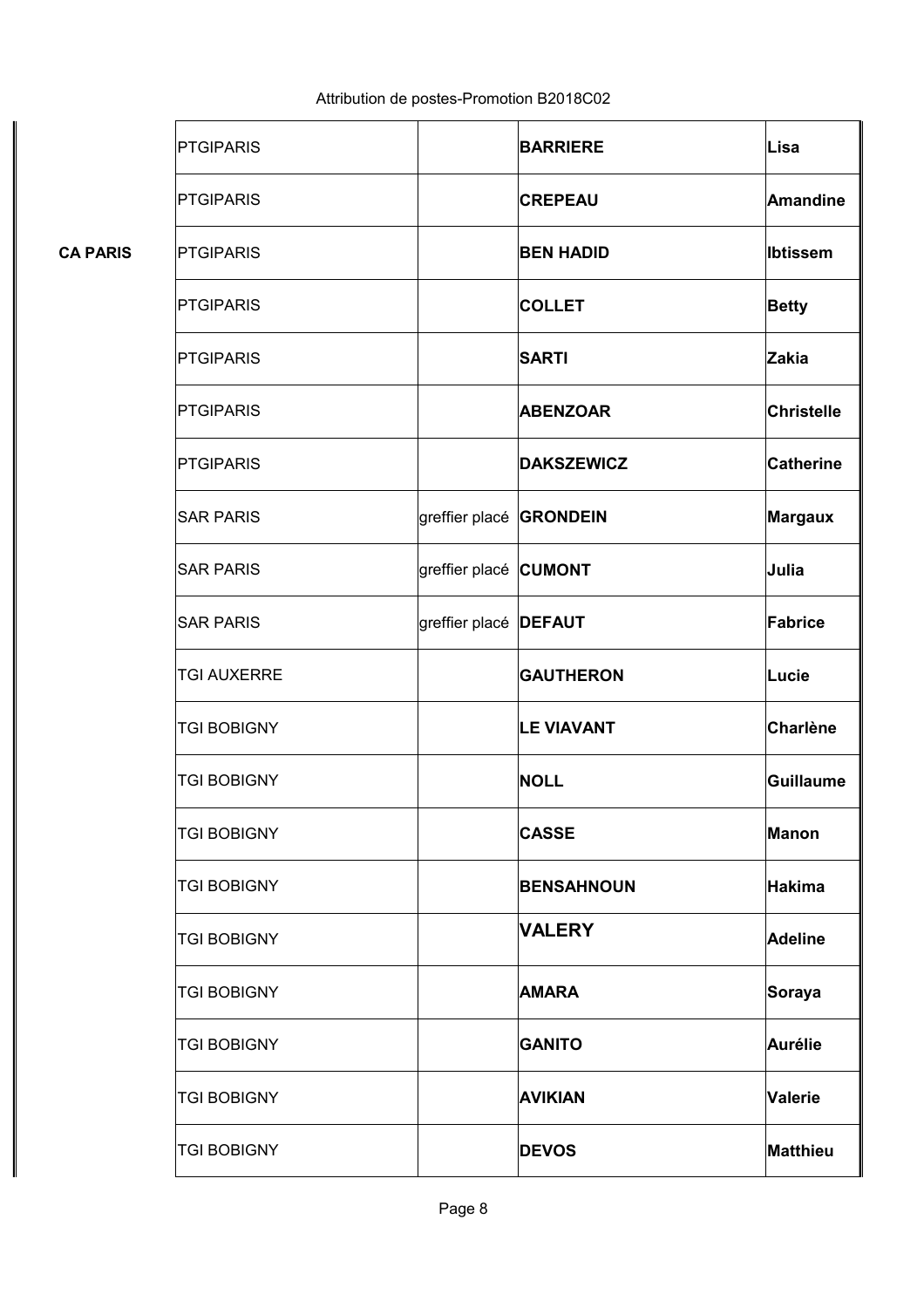| <b>TGI BOBIGNY</b> | <b>DURAND</b>       | Corentin           |
|--------------------|---------------------|--------------------|
| <b>TGI BOBIGNY</b> | <b>MILLE</b>        | Jean-<br>Etienne   |
| <b>TGI BOBIGNY</b> | <b>ASLOUNE</b>      | Katty              |
| <b>TGI BOBIGNY</b> | <b>VERMELLE</b>     | Anne               |
| <b>TGI BOBIGNY</b> | <b>DUTHOIT</b>      | Valérie            |
| <b>TGI BOBIGNY</b> | <b>RELMY</b>        | Monique            |
| <b>TGI BOBIGNY</b> | <b>BOURAS</b>       | Sonia              |
| <b>TGI BOBIGNY</b> | <b>XEWE</b>         | <b>Sandrine</b>    |
| <b>TGI BOBIGNY</b> | <b>MUSCAT</b>       | <b>Brigitte</b>    |
| <b>TGI BOBIGNY</b> | <b>KINOO</b>        | <b>Danièle</b>     |
| <b>TGI BOBIGNY</b> | <b>TAMBUE</b>       | <b>Jadot</b>       |
| <b>TGI BOBIGNY</b> | <b>TAGBA</b>        | Roger              |
| <b>TGI BOBIGNY</b> | <b>LUDOSKY</b>      | Mickaëlle          |
| <b>TGI BOBIGNY</b> | <b>BOUCHERDOUD</b>  | <b>Malika</b>      |
| <b>TGI CRETEIL</b> | <b>KREJCI</b>       | Marie              |
| <b>TGI CRETEIL</b> | <b>LABED</b>        | <b>Soulef</b>      |
| <b>TGI CRETEIL</b> | <b>ADELAÏDE</b>     | <b>Cindy</b>       |
| <b>TGI CRETEIL</b> | <b>HAMIOT</b>       | Alexandra          |
| <b>TGI CRETEIL</b> | <b>EL BOUZAKHTI</b> | <b>Abdelaillah</b> |
| <b>TGI CRETEIL</b> | <b>GERERAL</b>      | <b>Severine</b>    |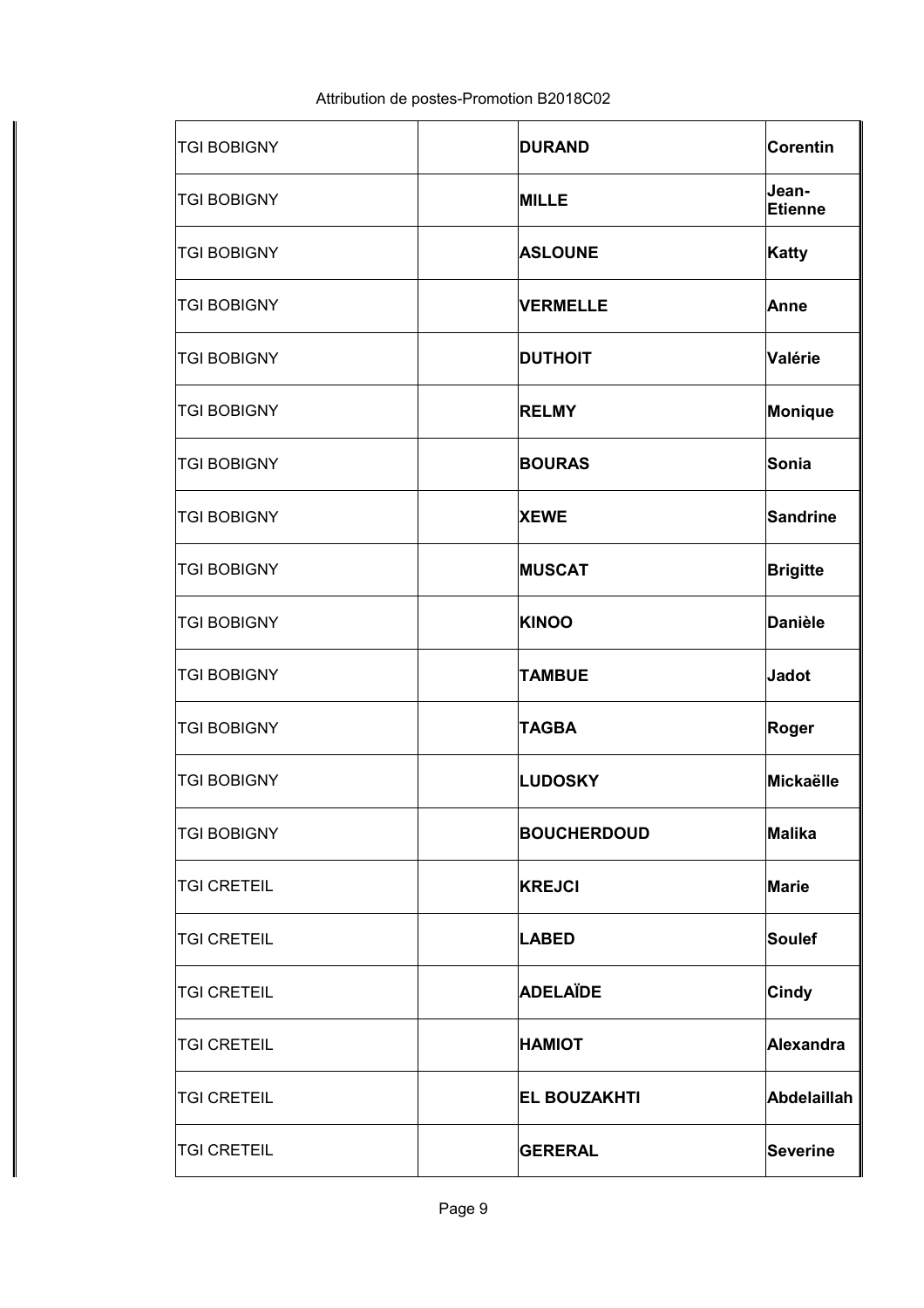|               | <b>TGI CRETEIL</b>  |                     | <b>SEGOR</b>       | Laure            |
|---------------|---------------------|---------------------|--------------------|------------------|
|               | <b>TGI CRETEIL</b>  |                     | <b>PIPALA</b>      | Enrique          |
|               | <b>TGI CRETEIL</b>  |                     | <b>MELCHIOR</b>    | Priscillia       |
|               | <b>TGI CRETEIL</b>  |                     | <b>ANGIBEAUD</b>   | <b>Caroline</b>  |
|               | <b>TGI CRETEIL</b>  |                     | <b>LASSERRE</b>    | Gaelle           |
|               | <b>TGI CRETEIL</b>  |                     | <b>BEAUZEMONT</b>  | Pascale          |
|               | <b>TGI CRETEIL</b>  |                     | <b>MAIRE</b>       | Nathalie         |
|               | <b>TGI EVRY</b>     |                     | <b>GLOMBIOWSKI</b> | <b>Cindy</b>     |
|               | <b>TGI EVRY</b>     |                     | <b>CAYARCY</b>     | Jessica          |
|               | <b>TGI EVRY</b>     |                     | <b>LOUIS</b>       | Johanna          |
|               | <b>TGI MEAUX</b>    |                     | <b>DELWARDE</b>    | Matthieu         |
|               | <b>TGI MEAUX</b>    |                     | <b>GIDEL</b>       | Maude            |
|               | <b>TGI MEAUX</b>    |                     | <b>PELLIZZARO</b>  | <b>Justine</b>   |
|               | <b>TGI MEAUX</b>    |                     | <b>EUVERTE</b>     | Pierre           |
|               | <b>TI EVRY</b>      |                     | <b>ABBAS</b>       | <b>Stéphanie</b> |
|               | TI LE RAINCY        |                     | <b>ADUFASHE</b>    | <b>Claudine</b>  |
|               | <b>TI MEAUX</b>     |                     | <b>BRESSON</b>     | Sandra           |
| <b>CA PAU</b> | <b>TGI TARBES</b>   |                     | <b>BARTHOLMOT</b>  | Marjorie         |
|               | <b>SAR POITIERS</b> | greffier placé MIRE |                    | Floriane         |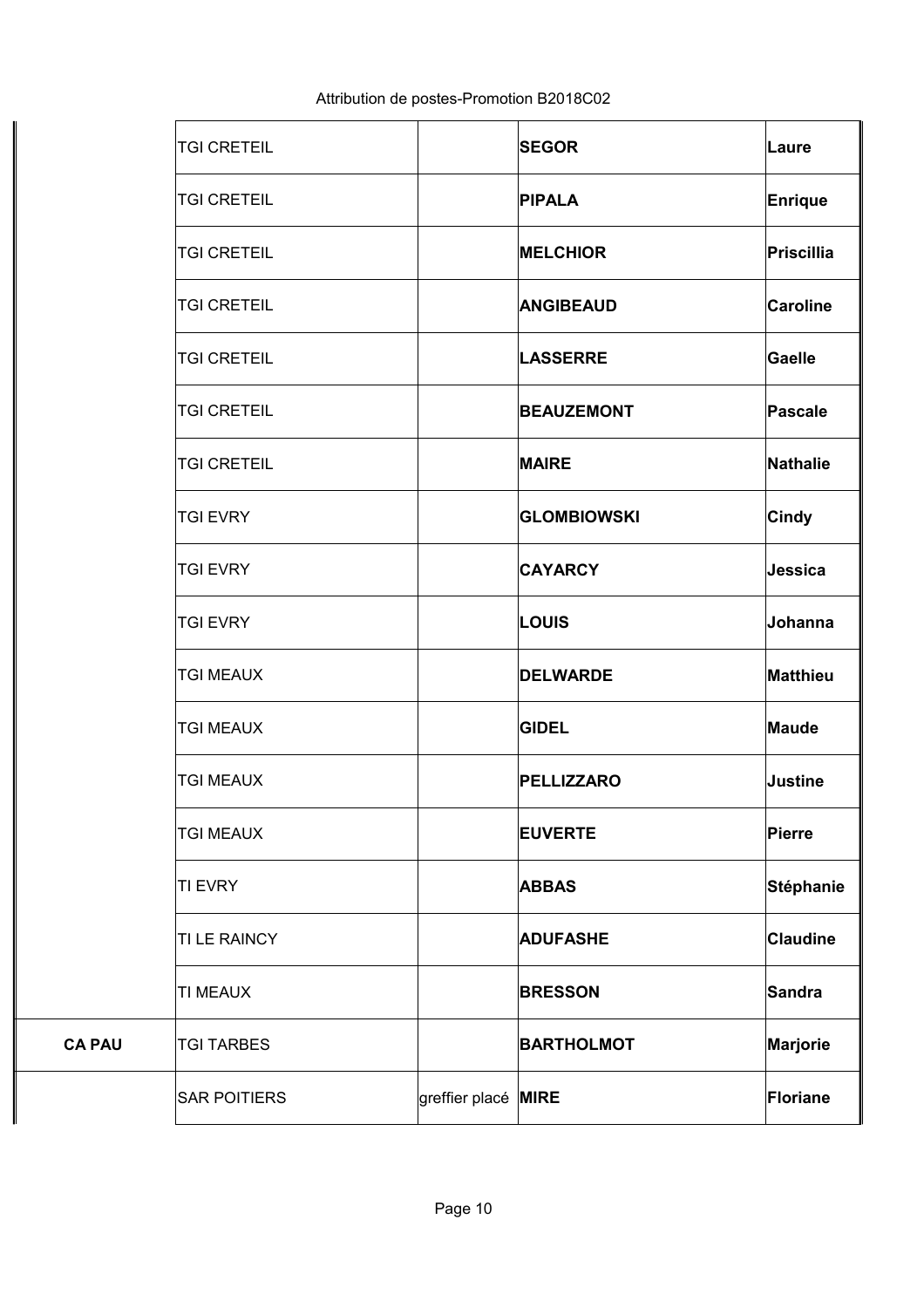| <b>CA POITIERS</b>                            | <b>SAR POITIERS</b>    |                               | greffier placé GOMEZ MESA | ∣Laurena        |
|-----------------------------------------------|------------------------|-------------------------------|---------------------------|-----------------|
|                                               | <b>SAR POITIERS</b>    | greffier placé CHOPELET       |                           | Christine       |
|                                               | <b>TGI NIORT</b>       |                               | <b>HASCOËT</b>            | Anaëlle         |
|                                               | <b>CA REIMS</b>        |                               | <b>COTTENET</b>           | Juliette        |
| <b>CA REIMS</b>                               | <b>TGI TROYES</b>      |                               | <b>CRETINEAU</b>          | Marie           |
|                                               | <b>TGI TROYES</b>      |                               | <b>SCHILTZ</b>            | Lauriane        |
|                                               | <b>CA RENNES</b>       |                               | <b>VANHERSEL</b>          | Juliette        |
| <b>CA RENNES</b>                              | TGI SAINT BRIEUC       |                               | <b>BRETON</b>             | Aude            |
| <b>CA RIOM</b>                                | <b>TGI AURILLAC</b>    |                               | <b>FERREIRA</b>           | Myriam          |
|                                               | <b>SAR ROUEN</b>       | greffier placé <b>AUTIN</b>   |                           | Sarah           |
| <b>CA ROUEN</b>                               | <b>SAR ROUEN</b>       | greffier placé <b>OLIVIER</b> |                           | Nicolas         |
|                                               | <b>SAR ROUEN</b>       | greffier placé ROSEE          |                           | <b>Caroline</b> |
|                                               | <b>SAR ROUEN</b>       | greffier placé GIRARDEL       |                           | Pauline         |
|                                               | Greffe détaché de SADA |                               | <b>NIGAY</b>              | Fabien          |
|                                               | <b>TGI MAMOUDZOU</b>   |                               | <b>CHARRET</b>            | Anne-<br>Sophie |
| <b>CA SAINT DENIS DE</b><br><b>LA REUNION</b> | <b>TI MAMOUDZOU</b>    |                               | <b>MOISON</b>             | Sarah           |
|                                               | <b>TI MAMOUDZOU</b>    |                               | <b>KALAI</b>              | Souad           |
|                                               | TI MAMOUDZOU           |                               | <b>CATTIER</b>            | Sandrine        |
|                                               | TGI SAINT GAUDENS      |                               | <b>BRUNEAU</b>            | Sandrine        |

 $\ddot{\phantom{a}}$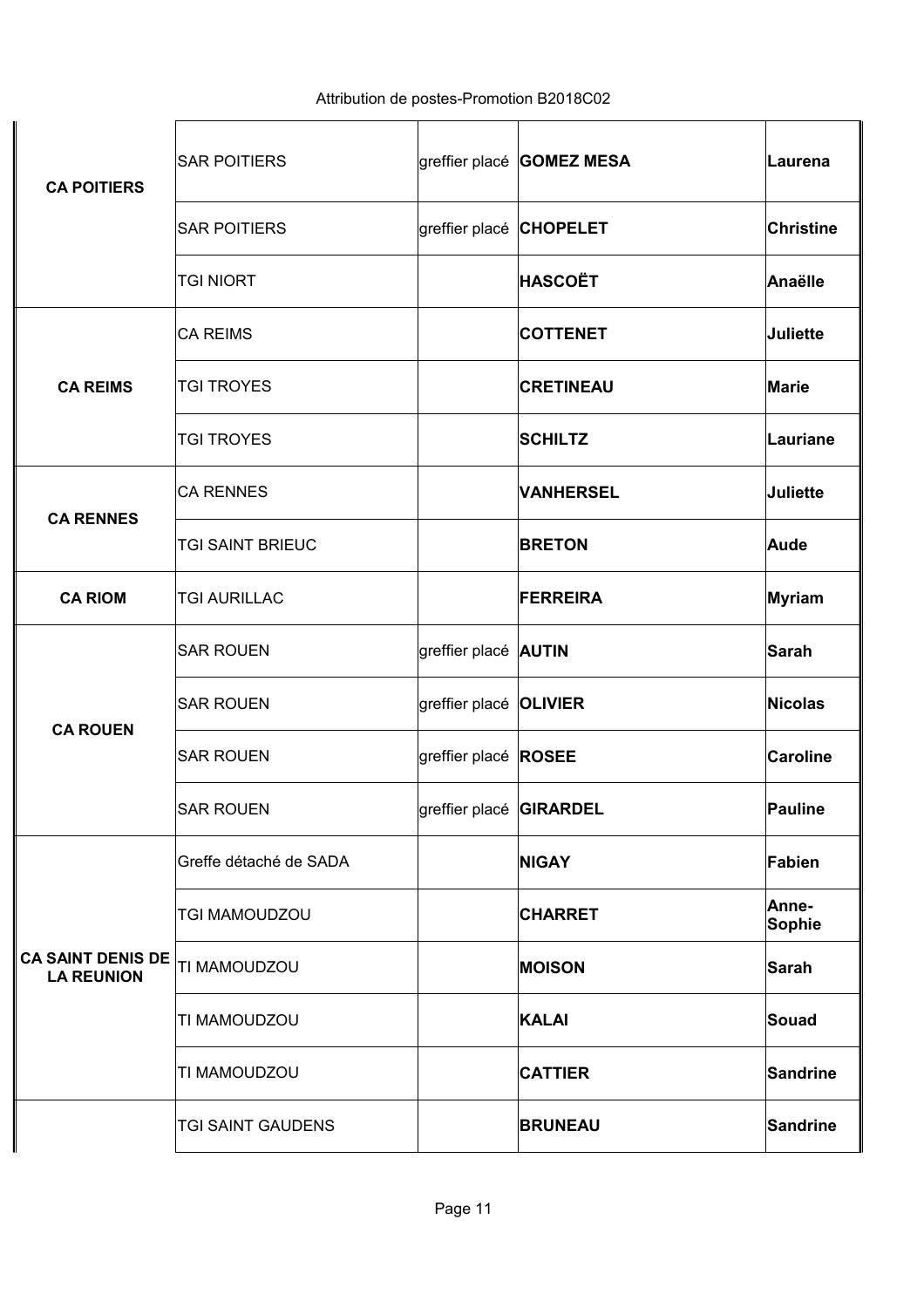|                    | TGI SAINT GAUDENS        |                                | <b>GRAND</b>                | <b>David</b>    |
|--------------------|--------------------------|--------------------------------|-----------------------------|-----------------|
| <b>CA TOULOUSE</b> | TI MONTAUBAN             |                                | <b>CAPDASE</b>              | Michaël         |
|                    | <b>TI SAINT GAUDENS</b>  |                                | <b>LE MOAL</b>              | Justine         |
|                    | <b>CA VERSAILLES</b>     |                                | <b>MARCINEK</b>             | <b>Dorothée</b> |
|                    | <b>CA VERSAILLES</b>     |                                | <b>TODINI</b>               | Elisabeth       |
|                    | <b>CA VERSAILLES</b>     |                                | <b>FERNANDEZ ROUMESTAND</b> | Alicia          |
|                    | <b>CA VERSAILLES</b>     |                                | <b>DOMEC</b>                | <b>I</b> nes    |
|                    | <b>CA VERSAILLES</b>     |                                | <b>EL FODIL</b>             | <b>Himane</b>   |
|                    | <b>CA VERSAILLES</b>     |                                | <b>VENDÉ</b>                | Léa             |
|                    | <b>CA VERSAILLES</b>     |                                | <b>BOUCHE</b>               | Mélanie         |
|                    | <b>CA VERSAILLES</b>     |                                | <b>NDIAYE</b>               | Mame            |
|                    | <b>CA VERSAILLES</b>     |                                | <b>ROBISSON</b>             | <b>Alexis</b>   |
|                    | CPH BOULOGNE BILLANCOURT |                                | <b>GOETSCHY</b>             | <b>Alexiane</b> |
|                    | CPH BOULOGNE BILLANCOURT |                                | <b>ARPIN</b>                | Vincent         |
|                    | <b>SAR VERSAILLES</b>    | greffier placé <b>FAYE</b>     |                             | Lina            |
|                    | <b>SAR VERSAILLES</b>    | greffier placé <b>VICTORIA</b> |                             | <b>Clémence</b> |
|                    | <b>SAR VERSAILLES</b>    | greffier placé NINEL           |                             | <b>Elodie</b>   |
|                    | <b>SAR VERSAILLES</b>    | greffier placé <b>FEGUTOU</b>  |                             | Karym           |
|                    | <b>TGI NANTERRE</b>      |                                | <b>CAILLIEAUDEAUX</b>       | <b>Emeline</b>  |
|                    | <b>TGI NANTERRE</b>      |                                | <b>FAURE</b>                | Marine          |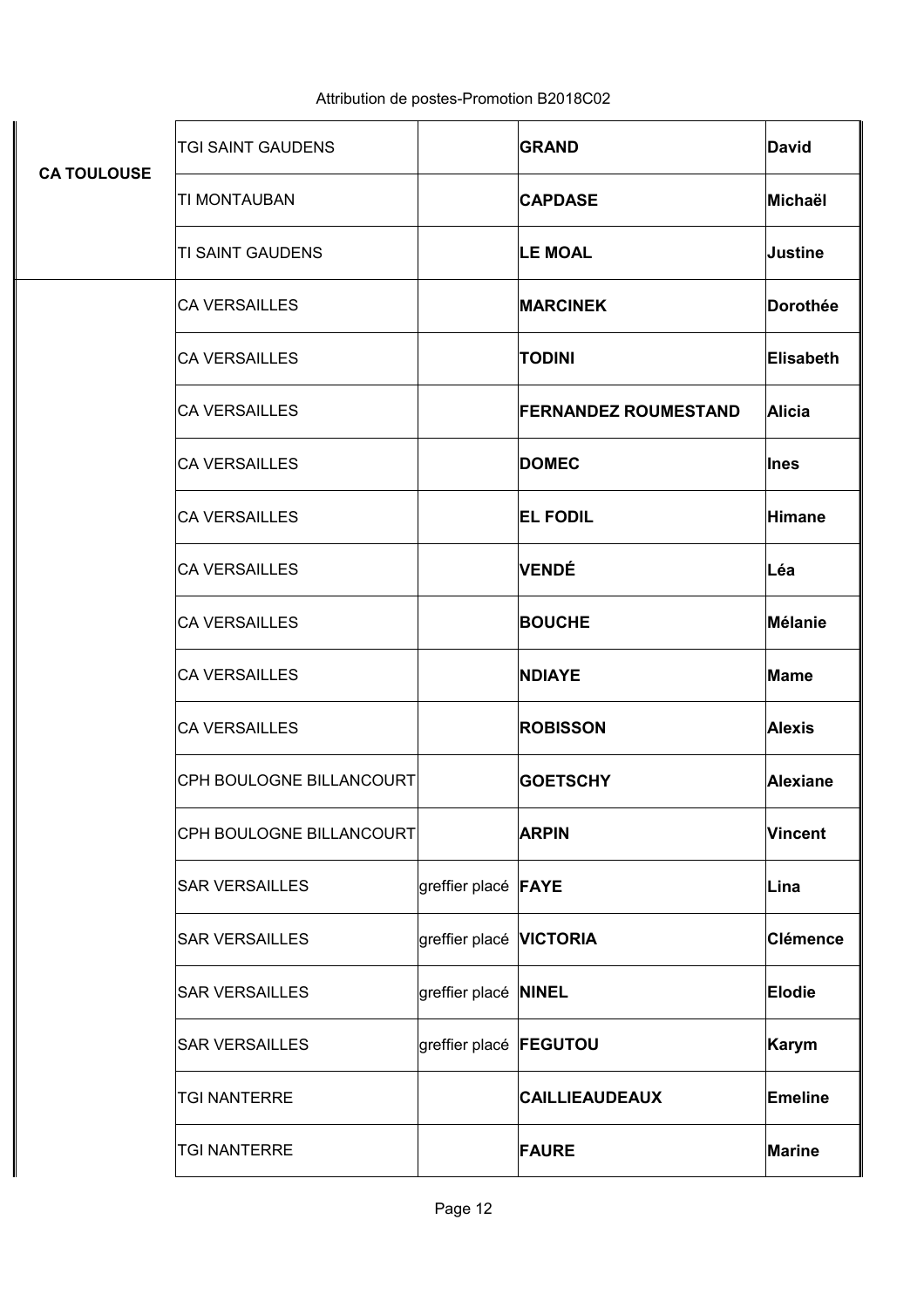|  | Attribution de postes-Promotion B2018C02 |  |
|--|------------------------------------------|--|
|--|------------------------------------------|--|

| <b>CA VERSAILLES</b> | <b>TGI NANTERRE</b>   | <b>QUINTAS</b>    |                          | <b>Karine</b>    |
|----------------------|-----------------------|-------------------|--------------------------|------------------|
|                      | <b>TGI NANTERRE</b>   | <b>NAQUET</b>     |                          | Solene           |
|                      | <b>TGI NANTERRE</b>   | <b>LE BRONNEC</b> |                          | Emilie           |
|                      | <b>TGI NANTERRE</b>   | <b>LE ROUX</b>    |                          | Marie            |
|                      | <b>TGI NANTERRE</b>   | <b>NOUGUE</b>     |                          | <b>Marlène</b>   |
|                      | <b>TGI NANTERRE</b>   | <b>COUSSON</b>    |                          | <b>Marie</b>     |
|                      | <b>TGI NANTERRE</b>   | <b>GRILO</b>      |                          | Alison           |
|                      | <b>TGI NANTERRE</b>   | <b>ELOI</b>       |                          | Johanna          |
|                      | <b>TGI NANTERRE</b>   | <b>MORGOUN</b>    |                          | <b>Marie</b>     |
|                      | <b>TGI NANTERRE</b>   | <b>RUST</b>       |                          | <b>Guillaume</b> |
|                      | <b>TGI PONTOISE</b>   | <b>REMEDIO</b>    |                          | Laëtitia         |
|                      | <b>TGI PONTOISE</b>   | <b>TIPHAIGNE</b>  |                          | <b>Aurore</b>    |
|                      | <b>TGI PONTOISE</b>   | <b>PARENTY</b>    |                          | Alexandre        |
|                      | <b>TGI PONTOISE</b>   | <b>GAULIER</b>    |                          | <b>Astrid</b>    |
|                      | <b>TGI PONTOISE</b>   | <b>LEROY</b>      |                          | Laurine          |
|                      | <b>TGI PONTOISE</b>   |                   | <b>BRIAND-MONPLAISIR</b> | <b>Sarah</b>     |
|                      | <b>TGI VERSAILLES</b> | <b>PARAZOLS</b>   |                          | Alizée           |
|                      | <b>TGI VERSAILLES</b> | <b>ALLIZAY</b>    |                          | <b>Clothilde</b> |
|                      | <b>TGI VERSAILLES</b> | <b>TULLE</b>      |                          | Maruina          |
|                      | <b>TGI VERSAILLES</b> | <b>LUEC</b>       |                          | Virginie         |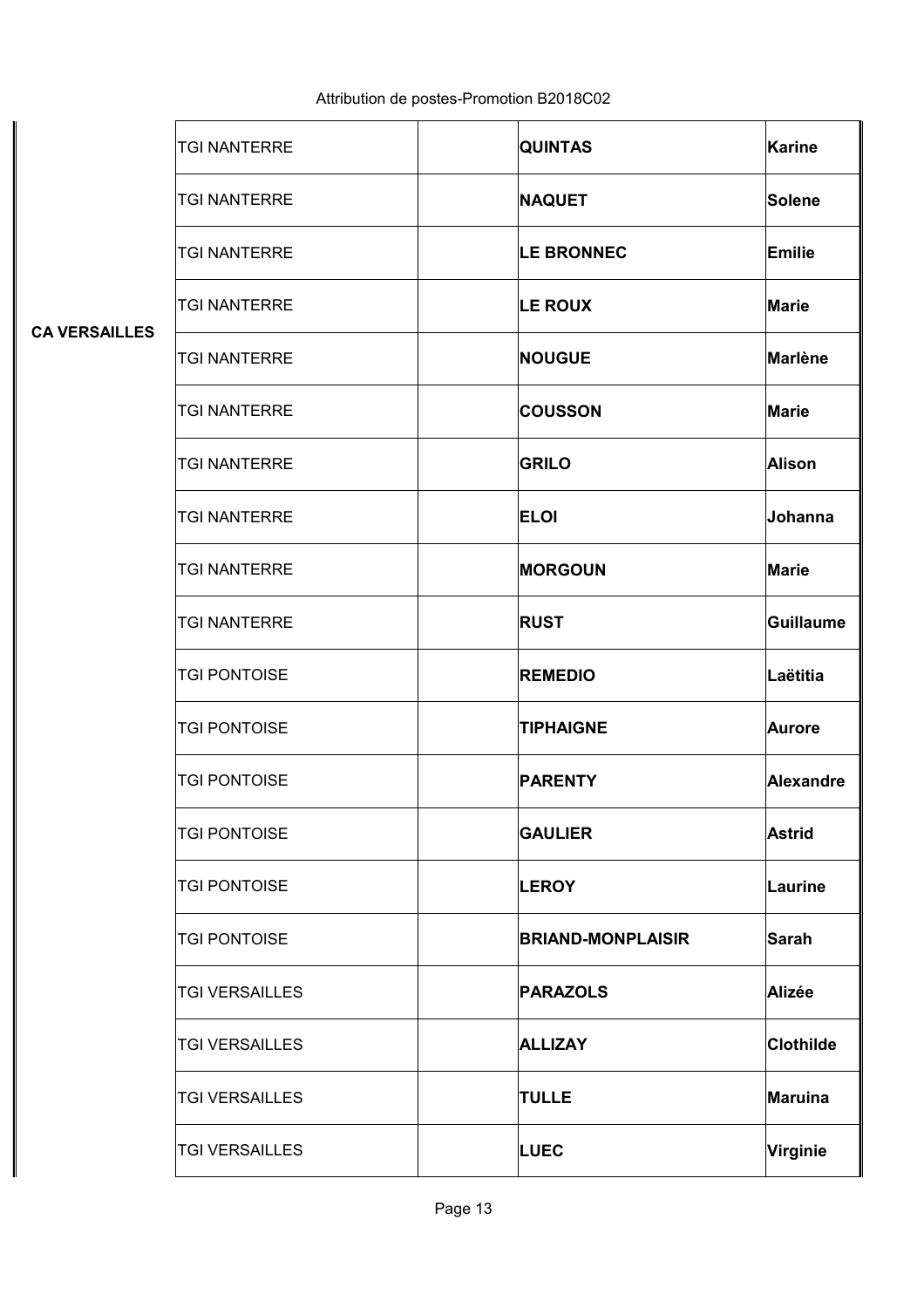| <b>TGI VERSAILLES</b> | <b>FAUVEL</b>    | <b>Marie</b>  |
|-----------------------|------------------|---------------|
| <b>TGI VERSAILLES</b> | <b>COUSSEAU</b>  | <b>Marion</b> |
| <b>TGI VERSAILLES</b> | <b>MONMEGE</b>   | Nicolas       |
| <b>TGI VERSAILLES</b> | <b>FORESTIER</b> | Julia         |
| <b>TI PONTOISE</b>    | <b>BASTIAN</b>   | Léa           |